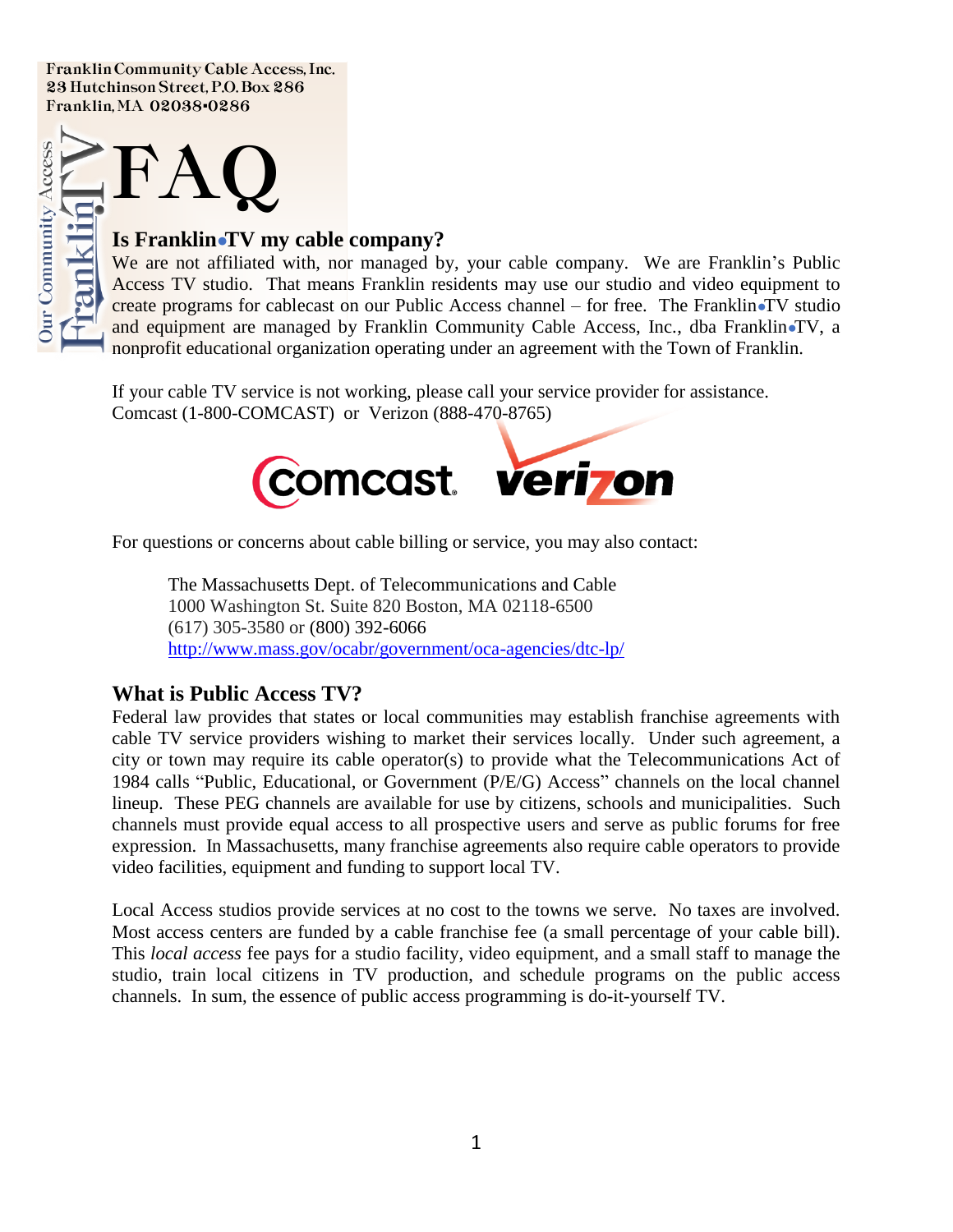## **How do public access centers operate?**

Most access centers operate under one of three organizational arrangements:

- $\sim$  as an independent corporation, often a 501(c)(3) nonprofit, charitable educational org.
- ~ via a municipality or a school system through fees from cable subscribers.
- ~ directly by the cable service provider as part of its agreement with the community.

An access center may be a Public Access facility where citizens or groups have equal access to produce their own TV programs. It may be an Educational TV facility, often located in a school and operating primarily for educational purposes. It may be a Municipal or Government facility that records and cablecasts local government meetings and events. Many access centers maintain two or all three P/E/G channels in their communities.

# **What channels are Franklin●TV's programs shown on?**

We provide programming on three local channels: Public Access, Educational Access and Government Access. Our channel assignments vary by cable carrier.

Our Public Access channel, **All-Access TV**  is on Comcast 8, Verizon 26

Our Educational channel, **Franklin Pride TV**  is on Comcast 96, Verizon 28

Our Government channel, **Town Hall TV**  is on Comcast 11, Verizon 29



# **Do access centers produce TV programs?**

Access centers are TV studios, but unlike broadcast TV stations they are not fully staffed with producers, camera operators and technicians. An access center is more like a combination school and equipment library where individuals, groups and nonprofit organizations can learn to use video production equipment to make their own TV programs. They then have free access to equipment and cable channel time to produce and cablecast their programs to local communities.

Note that Public Access service does not obligate a center to provide staff to carry out citizen requests to create specific programs. Limited staff and resources are available primarily for training and technical assistance.

Many access centers are required by their communities to cover government meetings. Some centers also cover key events of broad community interest such as local holiday parades and celebrations, school graduations, recitals and sports. All centers strive to promote the production of TV programs by and for their local communities.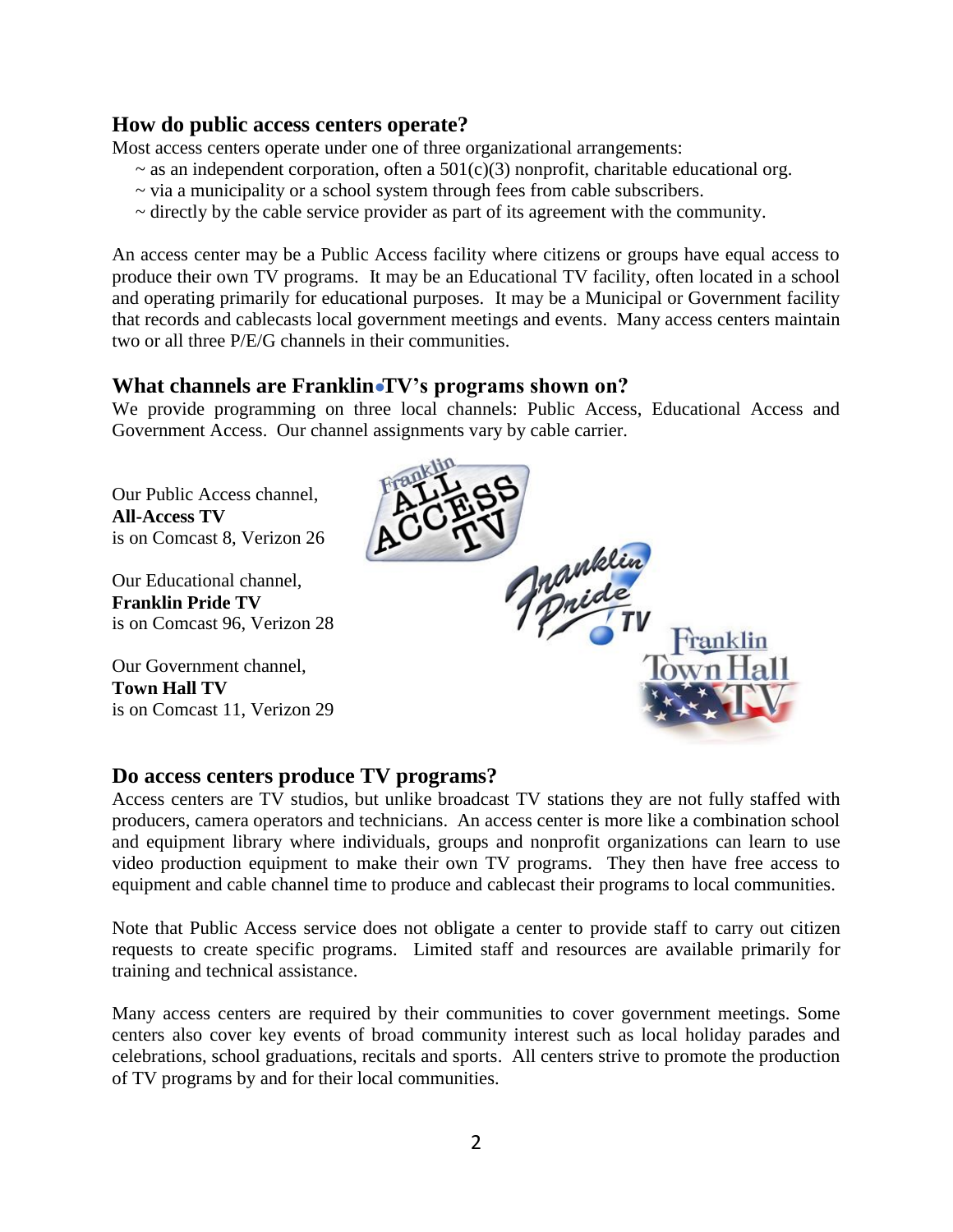### **Can I have my own program on Franklin●TV?**

As a Franklin resident you have access. This is the central purpose of local access TV. If you have something to say, we help you say it – even if we don't agree with it. Local Access TV is the first amendment writ large. If you have an opinion, a hobby, expertise or a passion for something that you enjoy and would like to share, then perhaps you have a TV program in you.

# **I think I have a good idea for a TV program. How can I make it happen?**

Let's get together. We can help you make your good idea a great idea. We can help you make your great idea happen. If you would like to have a program of your own, we provide training, expert guidance, advice, support and most of the resources you will need. And yes, it should be fun. Taken step-by-step, basic TV production is not that complex. The ability to produce simple yet interesting TV programs is well within the grasp of most people.

### **Program copyright and ownership**

We include a copyright notice in the end credits of programs that we help you to create.

Example language:

Program copyright 2017 by Franklin•TV and (the program's creator).

Our mission is to cablecast local TV programs created by and for our community. Legally, we maintain both a right and obligation to show your program over our access channel, scheduling it at various times as we deem appropriate. Once we run your program our mission is complete. So, what becomes of your program after that?

You created it. You own it.

We can give you a DVD or digital file of your program. You may do with it as you wish. You may freely publish, duplicate and distribute your program, including posting it on the internet.

# **What about using other copyrighted material within my program?**

Franklin•TV takes copyright infringement seriously and cannot run any program that includes someone else's creative work without express permission or under a licensing agreement. This includes music, video, pictures, graphics, art and/or scripts, whole or in part.

# **Program Scheduling: When and how often will my program be shown?**

Typically, public access programs on Franklin•TV are scheduled to be shown perhaps two to four times in a given week for two to four weeks, schedule permitting. Our weekly program guide is posted to our Franklin●TV website on Saturday morning. The program guide can be downloaded and printed for your convenience. We also regularly display the upcoming programs for each day on each of our channels. While we will consider requests to show programs at specific times, we reserve the right to schedule all programs as we deem appropriate.

You can also view selected programs on demand through our website.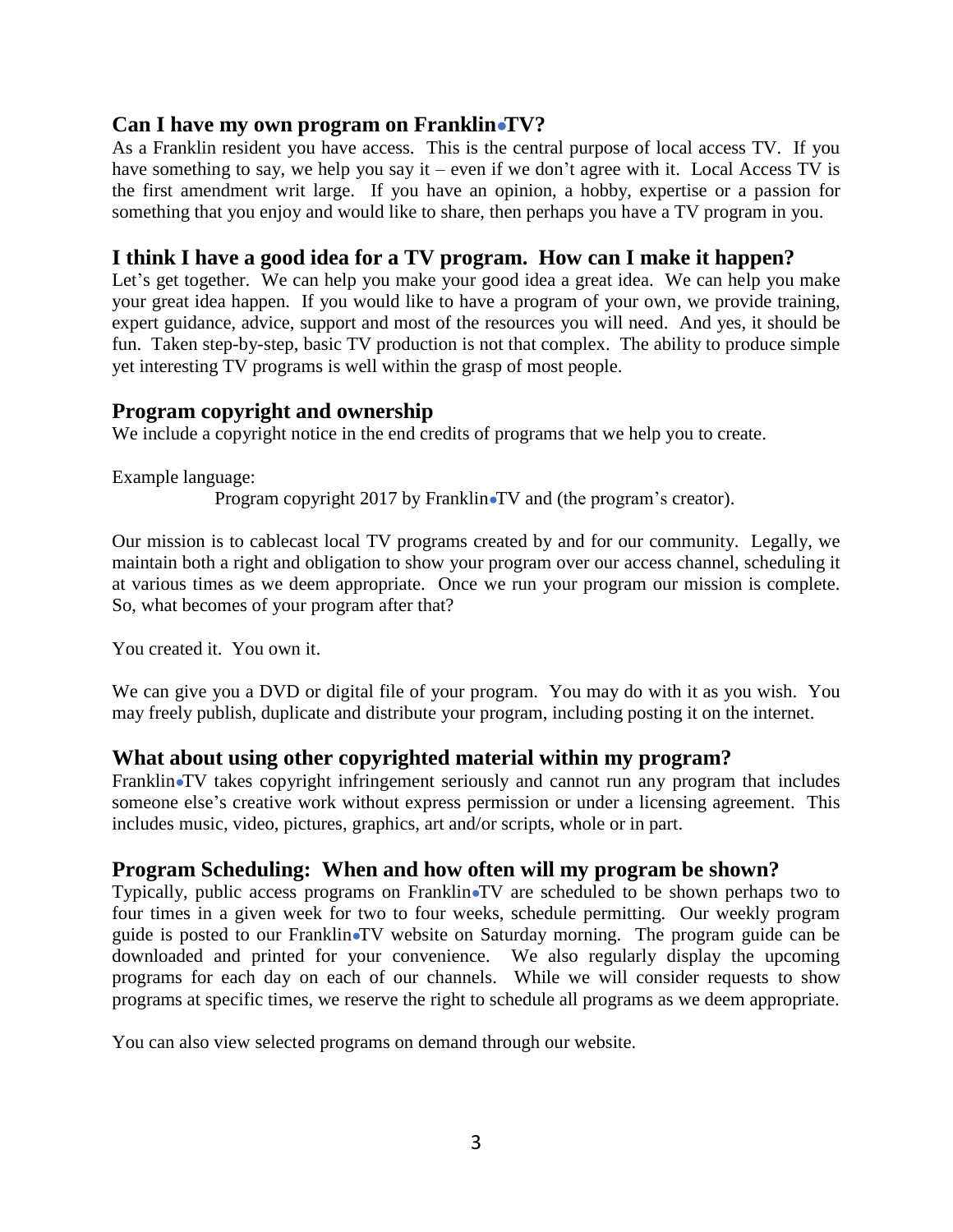# **What video formats can Franklin●TV accept for a cablecast?**

Our preferred format is either a DVD or a similar quality MPEG mediafile. We do have some capability to transfer videotape formats to DVDs and MPEG digital files for cablecast.

## **Are there restrictions regarding content that can be shown on Franklin●TV?**

There are FCC laws regarding local community standards, pornography, profane language, hate speech and safe-harbor viewing hours. Beyond such regulations, we cannot and do not censor content. However, we do have the right to determine cablecast times and frequency of airing.

Programs may be submitted to us by Franklin residents who are 18 or older. Programming must not contain commercial advertising, calls to action, or libelous or slanderous language. Obscenity and pornography are illegal and prohibited at all times. We restrict extreme violence, indecency and profanity. We air such programs only between the hours of 11pm and 4am. You must sign an agreement to indemnify and save harmless Franklin●TV from liability of any kind that might arise from the cablecast of your program.

We also evaluate programs for technical deficiencies that may render them too difficult to play.

### **How do I request a program from another town be shown on Franklin●TV?**

If a program is being produced in another access center that you would like to see in Franklin, the first step is to get (or be) a local sponsor; a Franklin resident who can submit a formal request for us to carry that program. You also need to obtain permission from the program's producer and arrange for us to receive a copy of the program.

# **Conversely, can I watch Franklin●TV programs outside of Franklin?**

You can access many of our programs online through our website. Go to the home page for each of our three channels. All government meetings are also available online through Franklin's municipal website. If you enjoy a program series originated by Franklin●TV, you can contact the access center in your local community for details on how our programs also may be carried by your local access center.

# **Can I use the Franklin●TV studios or equipment for personal projects?**

Under our nonprofit charter Franklin•TV provides free equipment, facilities and training only for creating programs that will be shown on our local channels. Franklin residents must be 18 years old (minimum) with appropriate training or demonstrated experience in equipment use and care.

Our equipment and facilities are not available for free to create personal or commercial projects. Our charter does permit us to provide production services to underwriters and grant donors.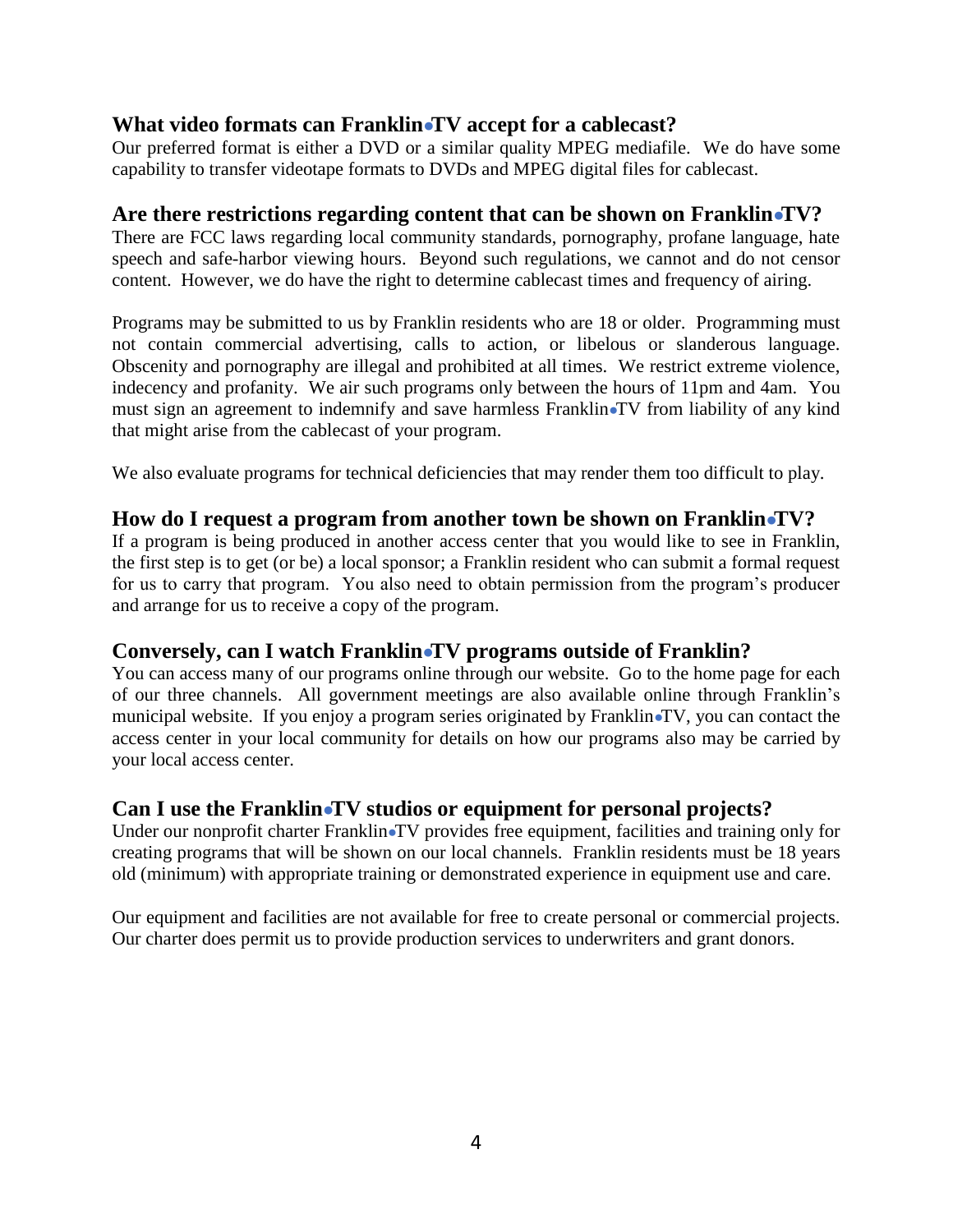# **Can Franklin●TV cover an event for my nonprofit group or organization?**

As a nonprofit organization we strive to support other groups that support our community. You may e-mail us at info@franklin.tv or call 508-541-4118 to inquire about possible event coverage. We will try to arrange for a staff member or volunteer to record your event. Please contact us as far in advance of your event as possible.

However, given our limited resources we ask that you consider recruiting volunteers from your group who can operate a video camera and audio equipment. We provide the instruction and equipment. Optionally, you may also use your own camcorder and editing software to produce your program(s) and provide us with a DVD or MPEG media file. We will evaluate your program's technical video and audio quality to determine its suitability for cablecast.

Perhaps you would like to publicize a nonprofit event on our Community Bulletin Board.

# **What is the Franklin●TV Community Bulletin Board (CBB)?**

Our Community Bulletin Board is a way for local nonprofit groups, schools, civic organizations and municipal departments to spread the word about their mission and purpose, as well as meetings and events deemed of interest to Franklin cable subscribers and the community at large. We update our Bulletin Board each week.

### **How do I submit my message to Franklin●TV's Community Bulletin Board?**

Email your information or notice to cbb@franklin.tv. Provide us the essential information: Who, What, When, Where – but please be concise. Also include a contact name, phone number, and if you have one, a website address where folks can find more information. See examples of Community Bulletins on our Access channel. Note that a TV image can display only a limited amount of text. If you have questions or would like additional help you may also visit our studio weekdays during normal office hours. Please call first.

# **On what channels will my CBB notice appear?**

Notices by the public and non-profit groups appear on our Access channel, All Access TV. Notices for schools or education events appear on our Education channel, Franklin Pride TV. Notices from town or state government appear on our Government channel, Town Hall TV.

# **How can I get more information about a bulletin or program that I saw?**

We always greatly appreciate your comments, good or bad, and we're happy to answer questions about our community bulletins and programs. It means that you're watching and supporting us.

Thanks.

Just email  $\frac{\text{info@franklin.tv}}{\text{train@franklin.tv}}$  or call us at 508-541-4118.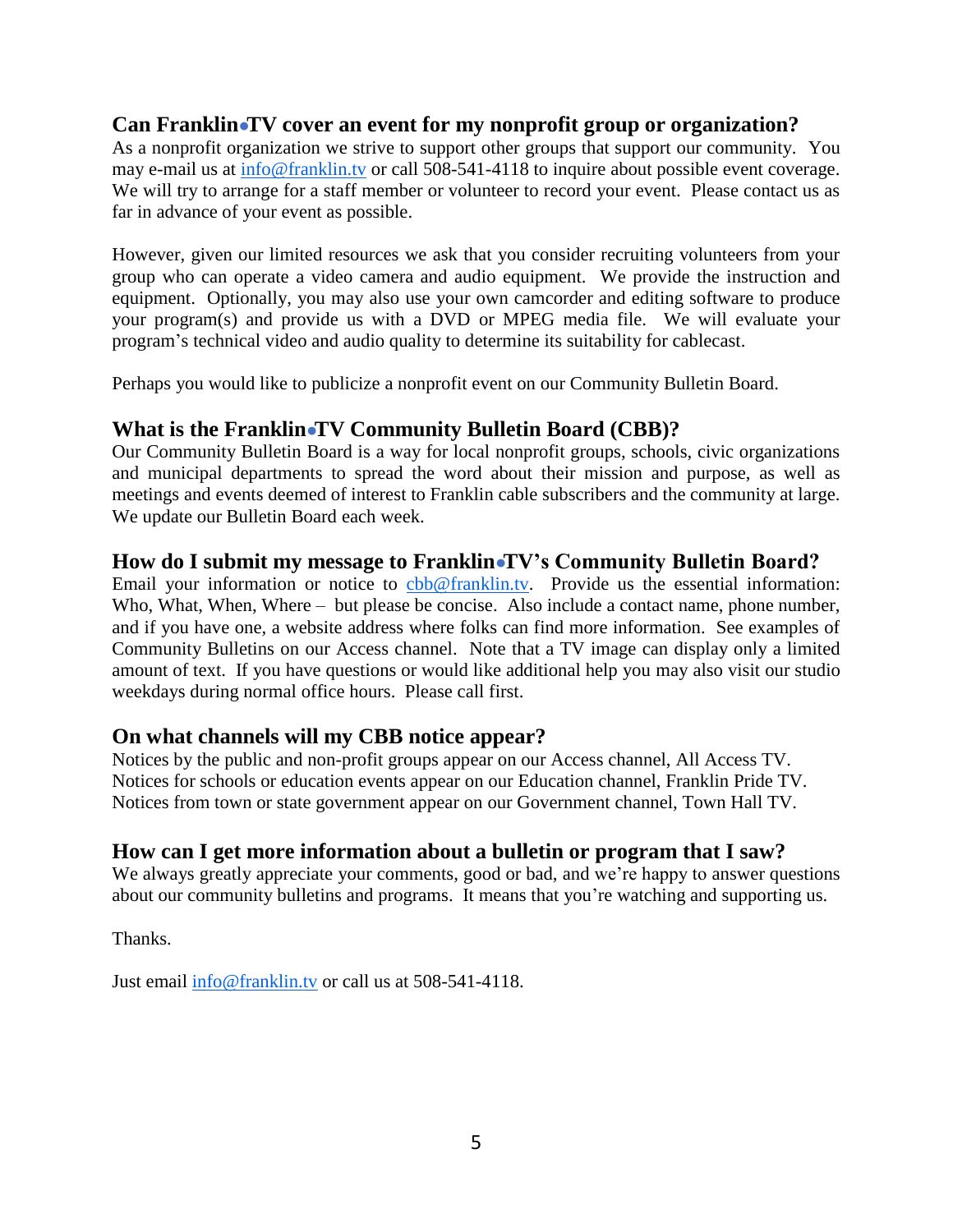# **MEMBERS AND VOLUNTEERS**

### **How do I become a member of Franklin●TV?**

Surprise! As a Franklin resident you already are. (Who knew?)

Groucho Marx once quipped,

"I would never join any group that would accept someone like me as a member."

Well, we're a fairly egalitarian bunch, and like it or not, you're in. (Congratulations!)

Your membership really matters when you donate or participate. Be part of our Franklin•TV family by getting involved. How? Consider volunteering.

### **Volunteer? Me? What does that mean?**

What would you like it to mean? Making TV programs is a collaborative effort, and there are many enjoyable ways to help out. Why volunteer if you won't enjoy it? At Franklin•TV we rely on volunteers to produce and cover many worthy local events. Access centers like Franklin•TV have members from all walks of life engaged in hands-on TV production. Some folks want to develop new skills in TV production. Some have an interest in specific program topics and create much of the programming produced at access centers. Parents of student athletes often produce and cover school games. The League of Women Voters might cover a town meeting. A town department might appoint a staff member to prepare information for a department program or service that needs publicizing. Many access centers recruit college and high school interns to help produce programs.

If you would like to help in the production of a program or cover a specific Franklin event, we have just two words for you.

"Thank you!" (However, we try to say them a lot.)

We would love to hear from you. Call 508-541-4118.

### **Are the hosts of your programs paid?**

Our hosts and producers are most often volunteers. They enjoy participating in local TV and collaborating on projects.

### **I'd like to volunteer, but I don't have an idea for a program.**

No idea necessary. Join a group that's working on someone else's program or just hang out and observe until you decide what you would like to do.

### **Do I need special technical skills to volunteer?**

Nope. You just have to be interested in learning. We provide hands-on training and guidance in whatever areas of interest you wish to explore.